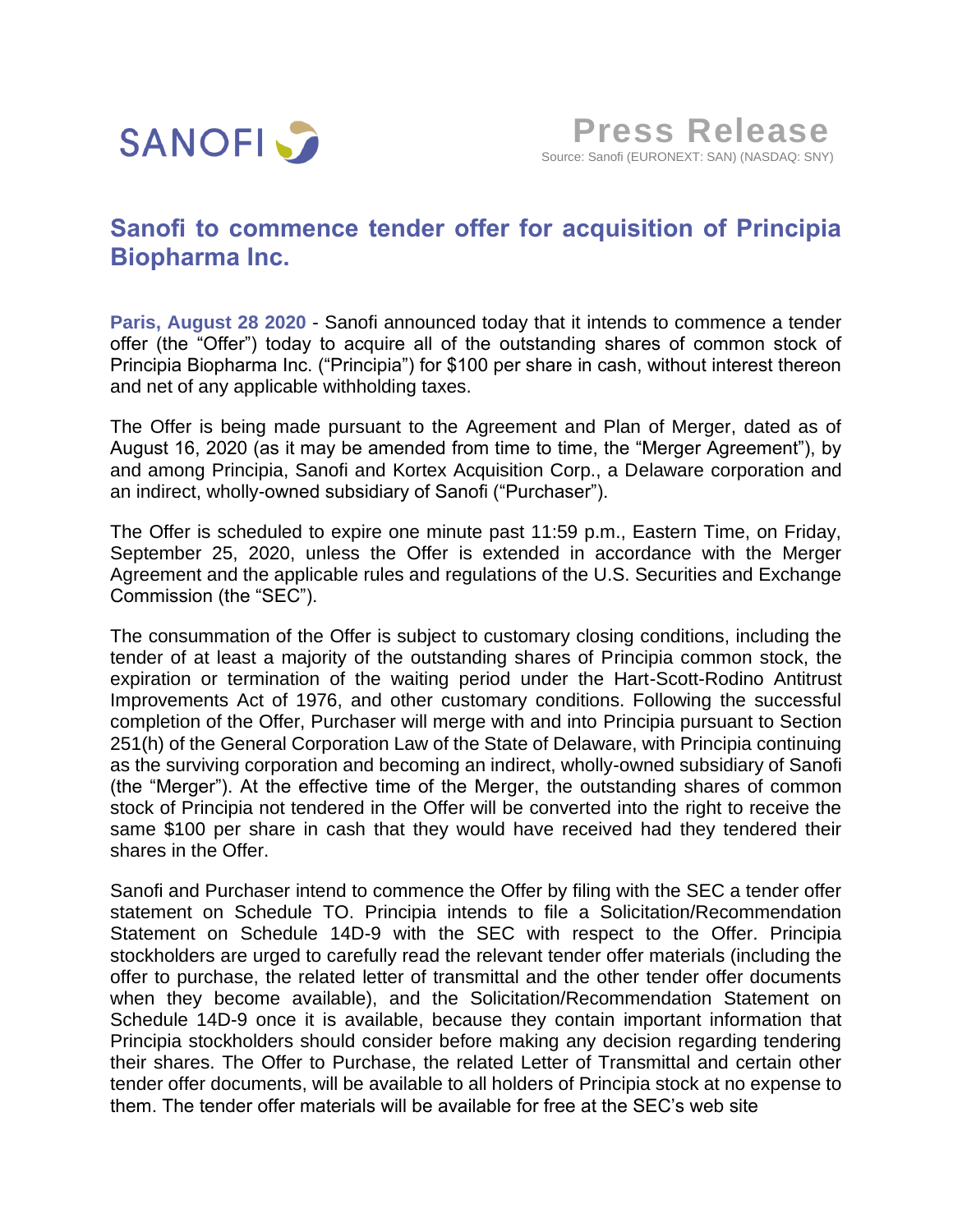at www.sec.gov. Additional copies may be obtained for free by contacting Sanofi at ir@sanofi.com or on Sanofi's website at https://en.sanofi.com/investors.

Evercore is acting as financial advisor to Sanofi and Weil, Gotshal & Manges LLP is acting as its legal counsel. Centerview Partners LLC and BofA Securities, Inc. are acting as financial advisors to Principia and Cooley LLP is acting as its legal counsel.

## **About Principia**

Principia is a late-stage biopharmaceutical company dedicated to bringing transformative therapies to patients with significant unmet medical needs in immune-mediated diseases. Through Principia's proprietary Tailored Covalency® platform, its strategy is to build and advance a pipeline of best-in-class drug candidates with significant therapeutic benefits, limit unintended side effects, improve quality of life and over time modify the course of disease. This highly reproducible approach enables the company to pursue multiple programs efficiently, having discovered three drug candidates. Rilzabrutinib, a reversible covalent BTK inhibitor, is being evaluated in a global Phase 3 clinical trial in participants with pemphigus, a Phase 1/2 clinical trial in participants with immune thrombocytopenia (ITP), and the company plans to initiate a Phase 2 clinical trial in participants with IgG4-Related Diseases and a Phase 3 trial in ITP. PRN2246/SAR442168 is a covalent BTK inhibitor which crosses the blood-brain barrier and is licensed to Sanofi. Sanofi has announced that SAR442168 has entered Phase 3 clinical trials in multiple sclerosis. PRN473 Topical, a topical reversible covalent BTK inhibitor designed for immune-mediated diseases that could benefit from localized application to the skin, is being evaluated in Phase 1 trials. For more information, please visit www.principiabio.com.

### **About Sanofi**

Sanofi is dedicated to supporting people through their health challenges. We are a global biopharmaceutical company focused on human health. We prevent illness with vaccines, provide innovative treatments to fight pain and ease suffering. We stand by the few who suffer from rare diseases and the millions with long-term chronic conditions.

With more than 100,000 people in 100 countries, Sanofi is transforming scientific innovation into healthcare solutions around the globe.

Sanofi, Empowering Life

**Media Relations Contact** Sally Bain Tel.: +1 781-264-1091 [sally.bain@sanofi.com](mailto:sally.bain@sanofi.com)

**Investor Relations - Contacts Paris** Eva Schaefer-Jansen Arnaud Delepine Yvonne Naughton

**Investor Relations - Contacts North America** Felix Lauscher Fara Berkowitz Suzanne Greco

**IR main line**  Tel.: +33 (0)1 53 77 45 45 [ir@sanofi.com](mailto:ir@sanofi.com) https://www.sanofi.com/en/investors/contact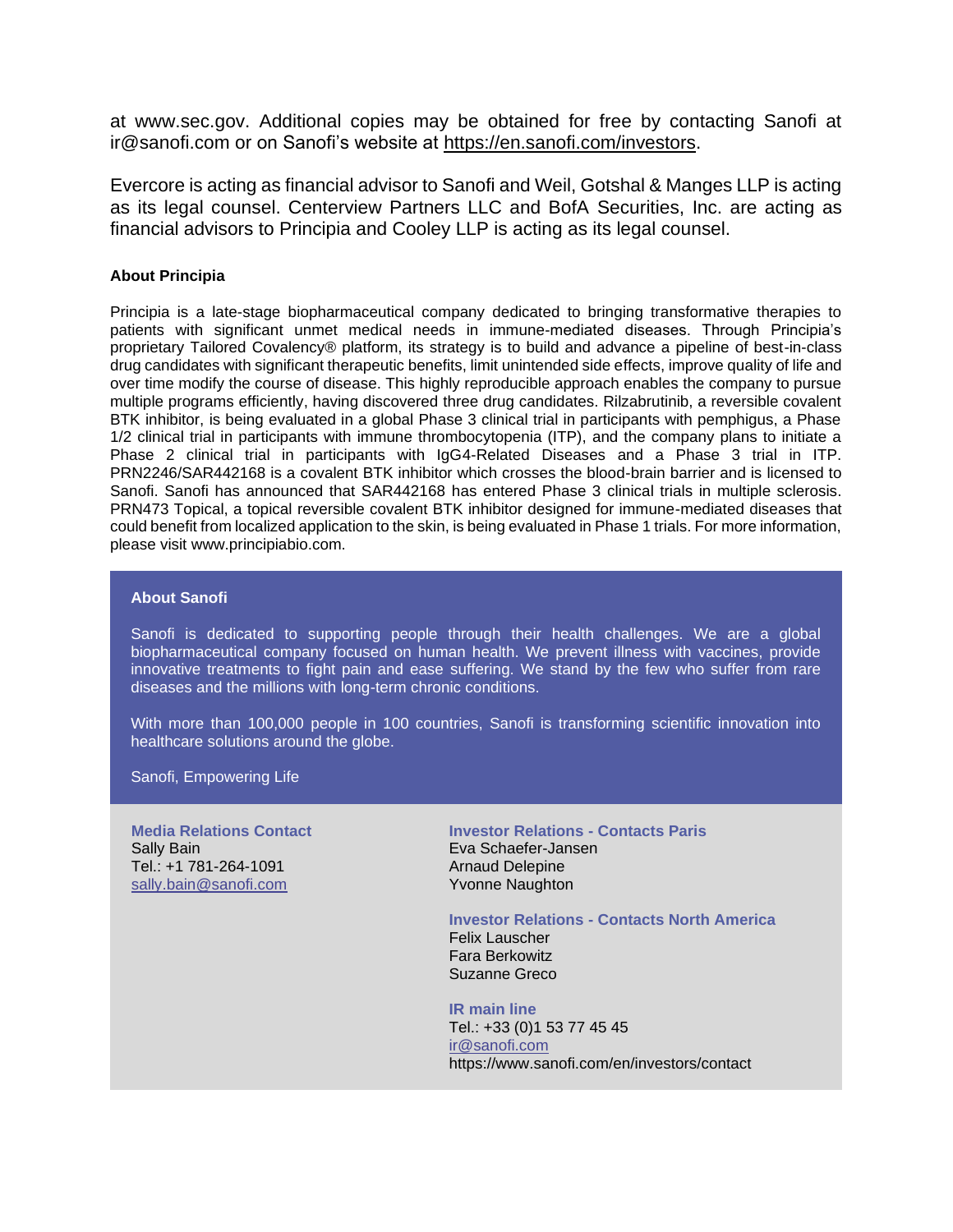#### *Sanofi and Principia Forward-Looking Statements*

*This communication contains forward-looking statements. Forward-looking statements are statements that are not historical facts and may include projections and estimates and their underlying assumptions, statements regarding plans, objectives, intentions and expectations with respect to future financial results, events, operations, services, product development and potential, and statements regarding future performance. Forward-looking statements are generally identified by the words "expects", "anticipates", "believes", "intends", "estimates", "plans", "will be" and similar expressions. Although Sanofi's and Principia's management each believes that the expectations reflected in such forward-looking statements are reasonable, investors are cautioned that forward-looking information and statements are subject to various risks and uncertainties, many of which are difficult to predict and generally beyond the control of Sanofi and Principia, that could cause actual results and developments to differ materially from those expressed in, or implied or projected by, the forward-looking information and statements. These risks and uncertainties include among other things, risks related to Sanofi's and Principia's ability to complete the acquisition on the proposed terms or on the proposed timeline, including the receipt of required regulatory approvals, the possibility that competing offers will be made, other risks associated with executing business combination transactions, such as the risk that the businesses will not be integrated successfully, that such integration may be more difficult, timeconsuming or costly than expected or that the expected benefits of the acquisition will not be realized, risks related to future opportunities and plans for the combined company, including uncertainty of the expected financial performance and results of the combined company following completion of the proposed acquisition, disruption from the proposed acquisition making it more difficult to conduct business as usual or to maintain relationships with customers, employees, manufacturers, suppliers or patient groups, and the possibility that, if the combined company does not achieve the perceived benefits of the proposed acquisition as rapidly or to the extent anticipated by financial analysts or investors, the market price of Sanofi's shares could decline, as well as other risks related Sanofi's and Principia's respective businesses, including the ability to grow sales and revenues from existing products and to develop, commercialize or market new products, competition, including potential generic competition, the uncertainties inherent in research and development, including future clinical data and analysis, regulatory obligations and oversight by regulatory authorities, such as the FDA or the EMA, including decisions of such authorities regarding whether and when to approve any drug, device or biological application that may be filed for any product candidates as well as decisions regarding labelling and other matters that could affect the availability or commercial potential of any product candidates, the absence of a guarantee that any product candidates, if approved, will be commercially successful, the future approval and commercial success of therapeutic alternatives, Sanofi's ability to benefit from external growth opportunities and to complete related transactions and/or obtain regulatory clearances, risks associated with Sanofi's and Principia's intellectual property and any related pending or future litigation and the ultimate outcome of such litigation, trends in exchange rates and prevailing interest rates, volatile economic and market conditions, cost containment initiatives and subsequent changes thereto, and the impact that COVID-19 will have on Sanofi and Principia and their respective customers, suppliers, vendors, and other business partners, and the financial condition of any one of them, as well as on Sanofi's and Principia's employees and on the global economy as a whole. Any material effect of COVID-19 on any of the foregoing could also adversely impact Sanofi and Principia. This situation is changing rapidly and additional impacts may arise of which Sanofi and Principia are not currently aware and may exacerbate other previously identified risks. While the list of factors presented here is representative, no list should be considered a statement of all potential risks, uncertainties or assumptions that could have a material adverse effect on companies' consolidated financial condition or results of operations. The foregoing factors should be read in conjunction with the risks and cautionary statements discussed or identified in the public filings with the U.S. Securities and Exchange Commission (the "SEC") and the AMF made by Sanofi, including those listed under "Risk Factors" and "Cautionary Statement Regarding Forward-Looking Statements" in Sanofi's annual report on Form 20-F for the year ended December 31, 2019, and the current reports on Form 8-K, quarterly reports on Form 10-Q and annual reports on Form 10-K filed by Principia with the SEC. The forward-looking statements speak only as of the date hereof and, other than as required by applicable law, Sanofi and Principia do not undertake any obligation to update or revise any forward-looking information or statements.*